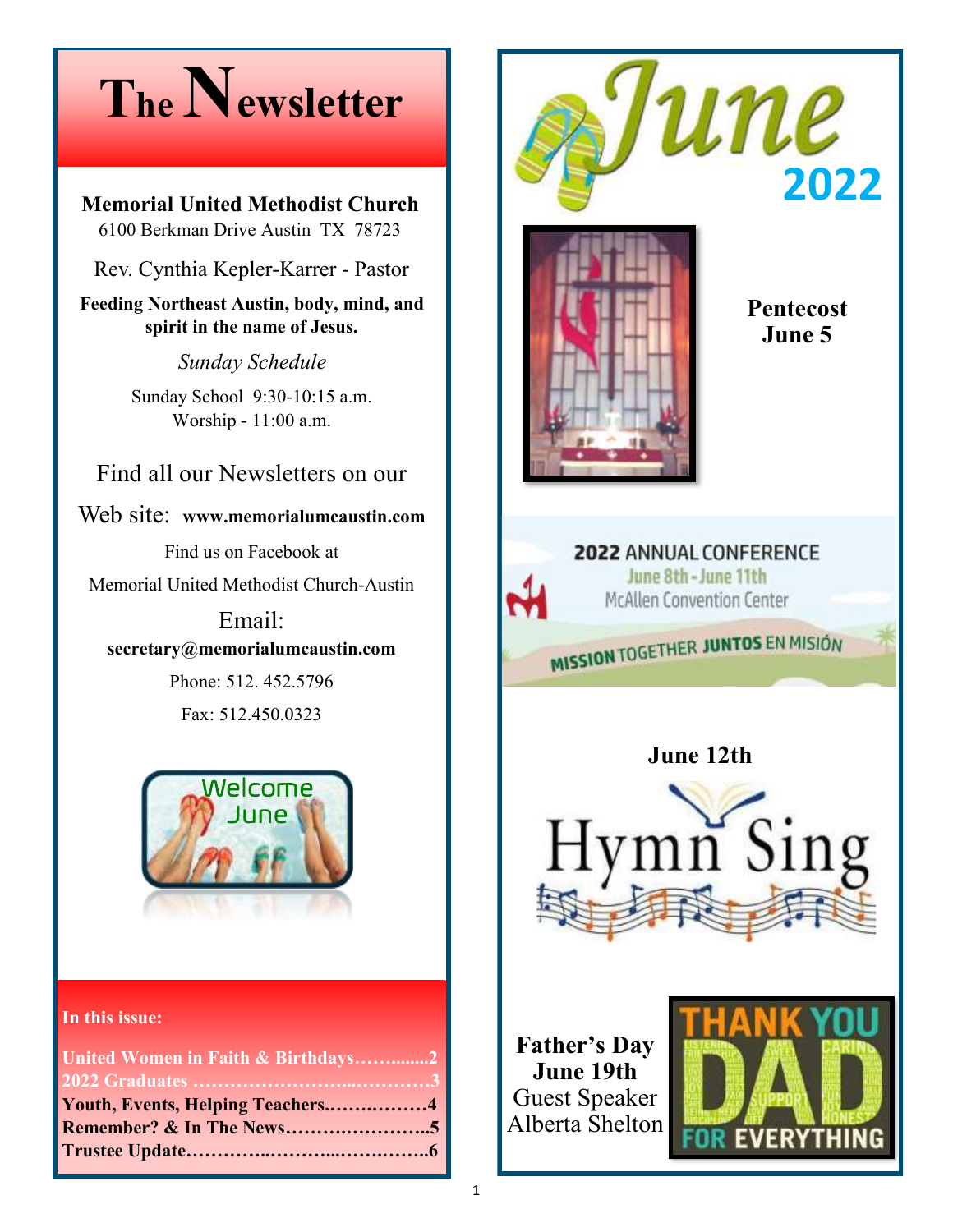

#### United Women in Faith

**Upcoming Events**

**Pancake Breakfast**  2nd Sunday of each month in the Gym Kitchen 8:30am







**Salad Luncheon** 

June 15th 10:30am in the Parlor



- 2 Cliff Masters
- 9 Courtney May
- 10 Kathy Reinhart
- 16 Pat Marcum Stephanie Smith Nicole Teaney
- 19 Joseph Teaney
- 20 Joanne Macon
- 21 Patty Marcum
- 22 Aiden Rodgers
- 24 Tamara Teaney
- 25 Chuck Garner Rev. Cynthia Kepler-Karrer
- 30 Lauren Batts

**Sale!** June 25th In the Gym 9am-12pm To Help or Donate Contact Alberta Shelton 512-300-3796









**Bread Church** 

**June 16th 7pm Gym Kitchen**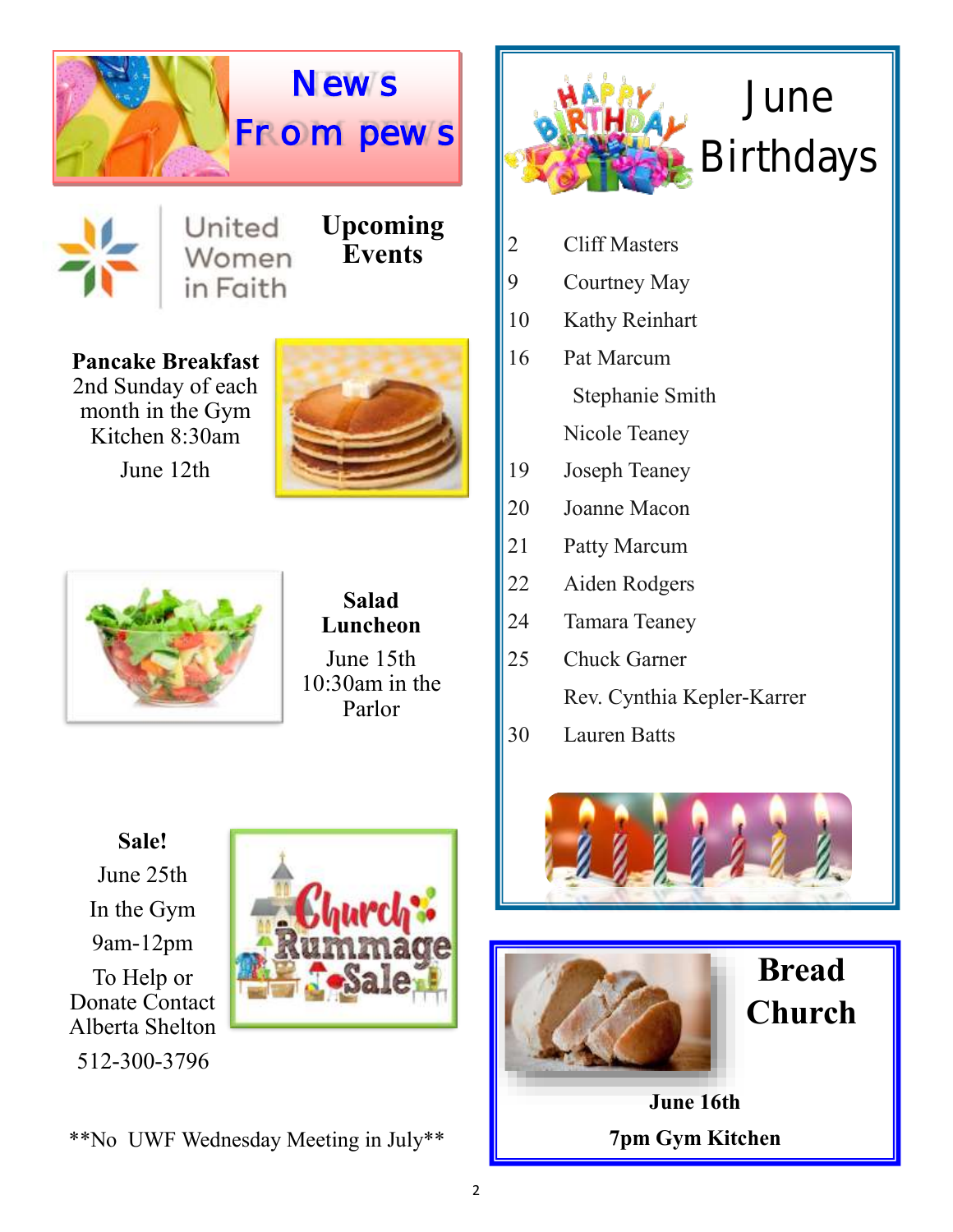## Congratulations



UNIVERSITY

**FSTFRN** 



 Hannah Alaine Egbert graduated magna cum laude from Southwestern University on May 7, 2022, with a Bachelor of Science degree in Education.

She will begin her professional career as a 2nd grade teacher in Georgetown ISD. Hannah's college years included membership in Kappa Delta Pi, education honor society, serving in several executive positions and in Omicron Delta Kappa, leadership honor society. She was also a member of the SU pom squad, serving as captain her senior year and active in her sorority Alpha Xi Delta.

Hannah was baptized at Memorial and is the daughter of Minda and Barry Egbert, sister to Emily, granddaughter of Nancy and Carl Helge and great-granddaughter of Georgia Kirksey. Summer plans include rest, travel and getting ready for her new classroom!



Hannah Smith, daughter of Kendall & Laura Smith, graduated May 13th from Baylor University with her masters in Journalism/New Media. While she currently works for Young Life quarter time in addition to her photography business and another Social Media Manager position, she is currently exploring full time work at Young Life after graduation!





Hope Marcum is graduating from Vandergrift High School in Leander. She will be attending ACC this fall and will be studying Business Management and hopes to attend A & M after her first year. Her parents are Mark Marcum and Tanya Marcum.





McKenna Marcum is graduating from Stoney Point High School in Round Rock. She will be attending ACC this fall and will be studying Kinesiology. She hopes to attend Tarleton State after her first year. Her parents are Patrick Scott and MaryAnn Marcum.

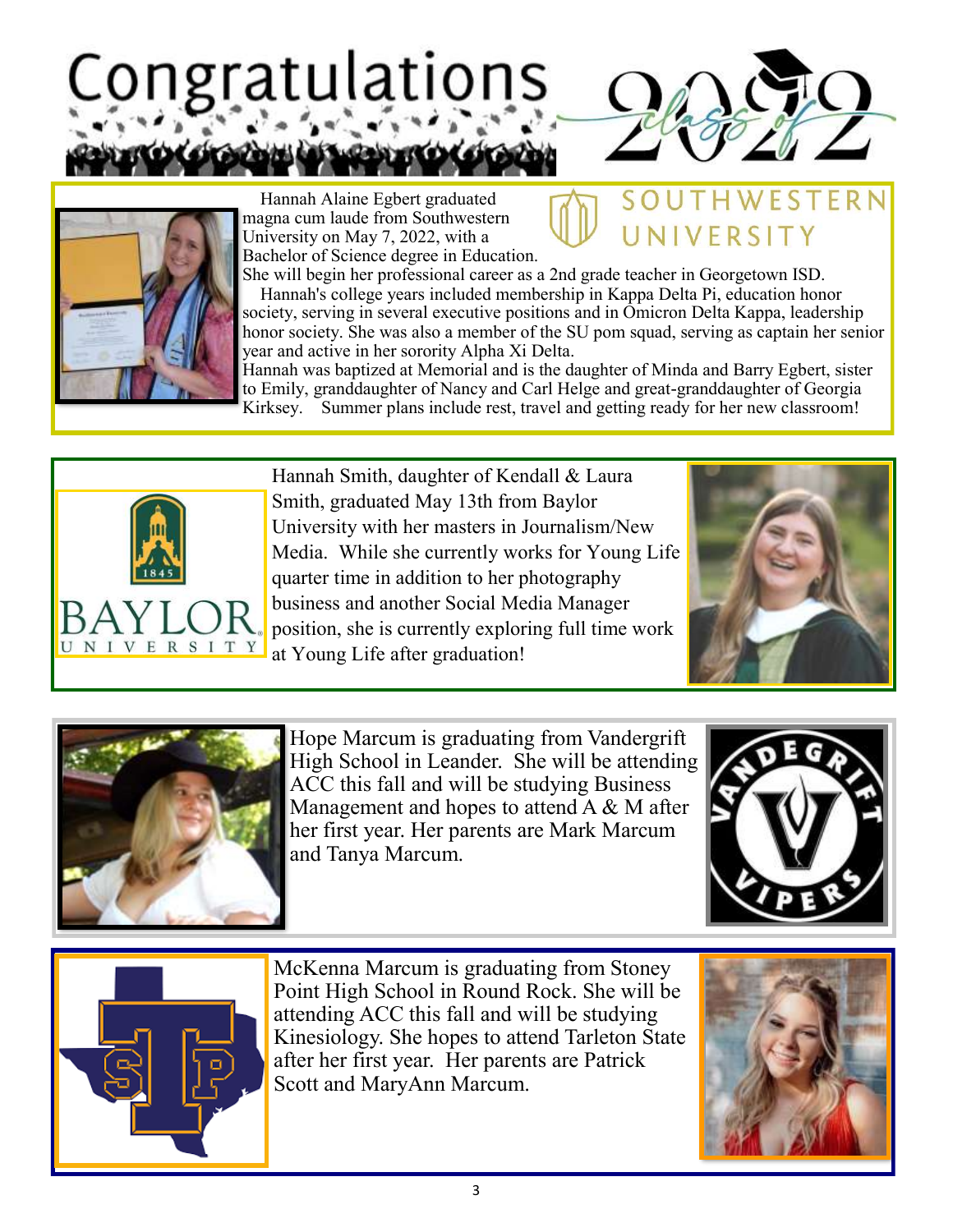



#### **June**

· **Sunday – Thursday June 12-16 UMARMY. Meet at church at 11 am!**

- · (Sunday June 12 no UMYF)
- Sunday June 26 UMYF

#### **July**

- Sunday July 10 UMYF
- Sunday July 24 UMYF

**Wesley Recreation** is a free sports program for 5th grades. **Beginning Feb.1 2022, we will meet on Tuesdays from 4pm-6pm**. There is no fee, but Preregistration is required. If you have any questions please email the office at

secretary@memorialumcaustin.com or contact Kendall or Matt for details.

Women of Faith Pancake Breakfast

June 12th 8:30am

 Gym Kitchen/FHL



#### **Helping Harris Teachers**



Pastor Cynthia and Gloria McPhail helped members of the Harris Elementary PTA fill goody bags for teachers at Harris during Teacher

Appreciation week. With donations from the church, the United Women in Faith group, the PTA, and Austin Creative Reuse, we were able to give a nice pick-me-up to the teachers, including some hand-drawn cards by the students at the school!





In previous years, Memorial has made up these goody bags during our "Faith Labors" Sunday on Labor Day weekend, but with both worship and in-person school being touch and go for the last couple of years, we had lost track of our contacts and how to best serve the teachers.

When we heard that the teachers really missed the bags and that the PTA would like to partner with us to bring them back, even at this time of

the year, we jumped at the chance! Praise God for opportunities for ministry in our neighborhood!

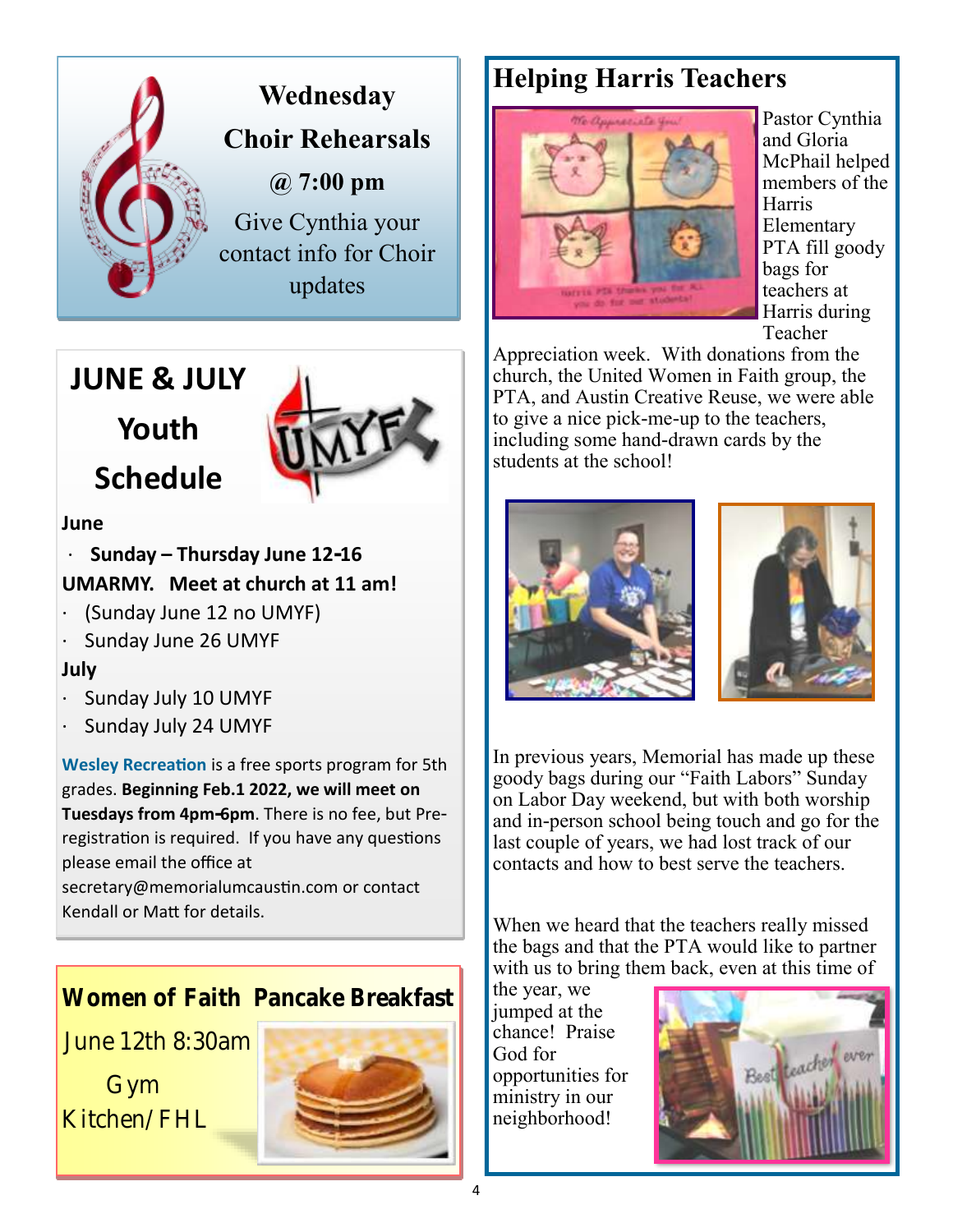#### **Two Too Many" A Picture Give Away**

 While waiting for church to start, take some time to browse through the pictures in the Narthex. We have doubles of so many pictures and want to share with everyone. Please take the picture of your family and friends who have moved away. Please Share.





#### **"Mock Wedding" May 1965**

The chancel choir dreamed up a way to raise Green and Gold stamps. These were eventually used to purchase a portable Hammond Organ for the church. To make the 'mock wedding' more entertaining, the men dressed as women and the women dressed as

men.

The invitations went out in the church Newsletter and the Austin American Statesmen.

The bride was Ima Putunia, the groom was Mr. U.R.A. Nule, the minister called him 'Useless' and advised him to run. We even had a guest book listing the bridal party and guests. This Guestbook is located in the Narthex for you to peruse.

In 1962, the Hammond Organ Company agreed to sell a portable organ through S & H green stamps for 328 books. By 1963, the church had collected 100 books.



Do You Remember What Year the Church got the Organ??

#### It Made the News Austin American Statesmen



#### **"Best Gowns Since 1887"**

Central UMC hosts a fashion show with gowns dating from 1837-1934. The oldest being a homespun Swedish gown owned by Mrs. Johnson 1887.

#### **Wedding Announcements**

Feb. 16, 1896 Mr. August Free & Miss Augusta Peterson married at Swedish Methodist Church

Sept. 7, 1919 Miss Ruth Stohl married Robert S. Taylor by Rev. D. Nordberg

1926 Miss Loraine Olsen to Eric Bernard Forsvall. Her mother hosted a trousseau tea.

Dec. 28, 1937 Miss Ivy Katherine Anderson, a graduate of UT. Clubs listed: University Light Opera Co., Girls Glee Club & Scandinavia Club. She was a teacher at Austin & Manor schools, married Charles D. Drough who was employed at Northwest State Collage

1947 Miss Rita Mac Lewis, a graduate of UT, employed by Niemen Marcus in Dallas, will work at E. M. Scarborough's & Sons in Austin, married to Keyle R. Ballard graduate of UT and served in the Army.

#### **1st Wedding at Central Methodist**

Oct. 12, 1898

Bride, Miss Cecillia Goldstein born in Texas Oct. 31, 1875. Father, Mathias, was born in Norway. Mother, Sophia, born in Sweden. Groom, Lawrence Olsen born in Sweden 1869, immigrated to US approx. 1892. Census lists occupation as bookkeeper & lumber yard manager. Both parents were born in Sweden.



Wedding photo donated by Selette Livar, daughter of Cecillia & Lawrence Olsen